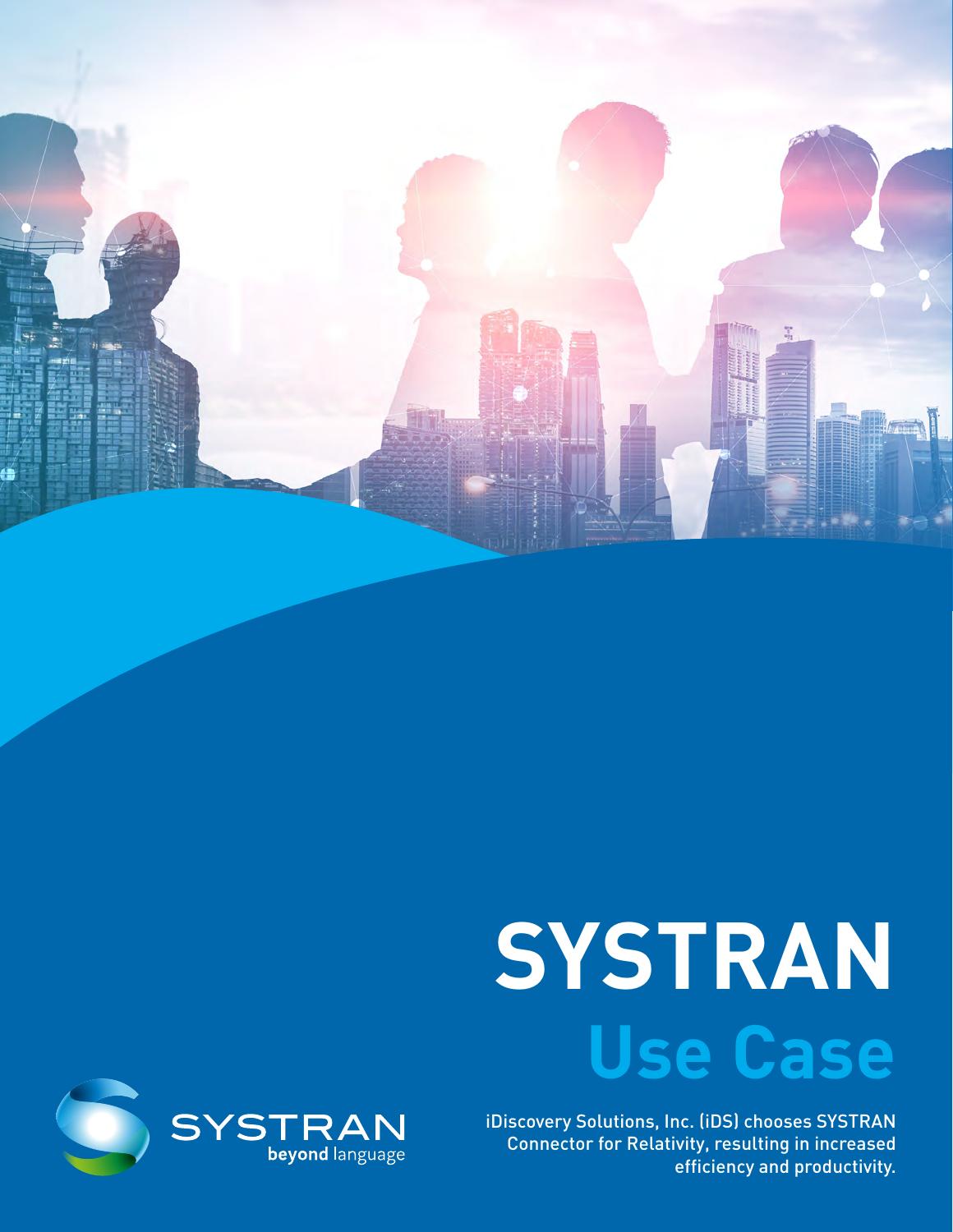Now translating documents cost pennies, whereas foreign language reviewers cost well over \$100/hr. With SYSTRAN, iDS has been able to accommodate their most trusted clients and add new ones.

## The Challenge

One of iDS' clients had documents written in foreign languages. Without employing human translators, neither the client or iDS had a formal translation process to review multilingual documents. As a trusted partner to their clients, it became imperative for iDS to provide a high-quality translation service that worked seamlessly with their document review tool and was fast, accurate, cost-efficient and secure.

#### The Solution

**"**

iDS selected SYSTRAN Connector for Relativity as a solution to overcome the challenge. iDS identifies multilingual documents and sent them to SYSTRAN Connector for translation in Relativity. The seamless integration with Relativity allowed iDS to accomplish their objectives, thanks to an easier and more efficient process. iDS now has the ability to review original extracted text and translated extracted text without leaving the Relativity platform.

Currently, iDS has four active matters that require language translation. Ken Shuart, Senior Manager of Innovation, says

Our workflow has been to identify documents needing translation, batch them, sometimes up to 2000 per batch, and send them to SYSTRAN for translation, so they are ready for review ahead of the review team.

At present, iDS has the ability to translate two languages and is prepared to add additional SYSTRAN language packs to support its growing number of foreign language matters.

In addition to the software, the SYSTRAN team provided professional services, including specifications to host SYSTRAN in their existing environment. A recent migration of IT infrastructure, which included moving the SYSTRAN server to a more secure environment, was fully supported by the tech support team.



[systransoft.com](http://www.systrangroup.com)